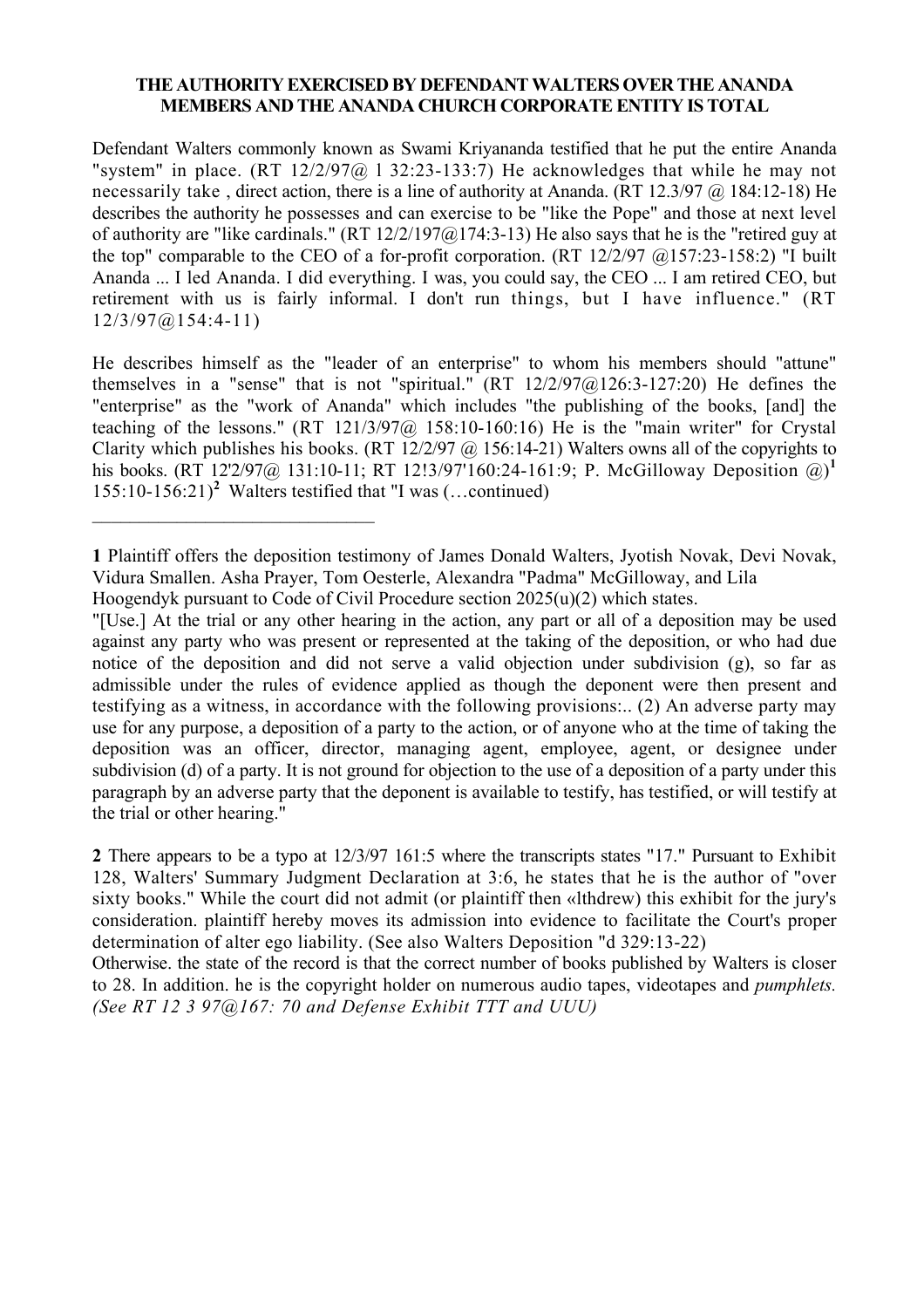running a community, a village, which had several companies and a church." (RT 12.3/97 1i82:16-  $(19)^3$ 

Walters acknowledges that a certain percentage of the copyright income stream generated by sales goes to the copyright holder. (RT  $12/3197@16115-23$ ) He testified that he receives approximately 10-15% of the income generated by sale of his works (RT 12/3/97@163:24-164:19: 171:25-172:5) which he describes as "royalties." (RT  $12/3/97@165:13-14$ )

# **The Relationship Between Crystal Hermitage, Crystal Clarity And Ananda Church**

# *1. Walters Controls The Crystal Hermitage Discretionary Fund*

 $\mathcal{L}_\text{max}$  , where  $\mathcal{L}_\text{max}$  and  $\mathcal{L}_\text{max}$ 

Walters' "royalties" are deposited into a "discretionary fund" so that he can do what "I would like to do in the work rather than what some board of directors or managing outfit says let's do with it."  $(RT 12/3/97@165:15-20)^4$  On the other hand, Walters says that any royalty "doesn't come to me" and instead goes "into [the] discretionary fund" that he "thinks" is a Crystal Hermitage account.  $(RT 12/3/97@170:15-171:8)^5$  The royalties go into "an account that I control . . . in the name of the church." ( ... continued)

**4** Walters testified that the money goes "into a fund which can be used for anything but for me... Because I have some say over it, and that way I was able to buy the equipment for our recording studio which was quite a bit. I have been able to publish books. I have been able to employ certain people, Crystal Clarity, with the normal publishing house income. That is to say, it a percentage of this which is much larger percentage than mine. That it can't afford to pay those people, but I have done that so discretionarily in the sense that I use it for - in one way or another building the work. That would not be something that I could ask the publishing house direction." 12/2/97@162:8-23)

As to her version of the purchase of the recording studio's equipment, Katherine Steenstra testified Walters had nothing to do with it. She said that "Someone donated a large amount of money to purchase some equipment, some audio equipment that we needed.' (RT 2/18/96 @52:10)

With respect to audio equipment, the corporate minutes memorialize discussions led by Walters. "He then talked informally about the new direction he is taking with making videos. With the equipment he has recently purchased, we can now create professional quality videos. This way allow us to include videos in our products and outreach." (Ex.  $QQQQ$   $@$ , 69)

Jyotish Novak does not know who owns the recording equipment. (RT 2/24/98@35:11-37)

**5** As to the advances generated by the Warner contract. Walters testified that "the advance royalties that I got also went into the discretionary fund." (RT 12/3;97a 169:2-9) This was confirmed by (continued...)

**<sup>3</sup>** Walters dominated corporate organization. "Swami has also put all the functions of The Yoga Fellowship [Ananda's original name] (Retreat, Publications, Circle of Joy and Recording under one umbrella. We tried to compete in the worldly market with publications and found that it was not a viable solution for us." (Defense Exhibit QQQQ  $(a)$  161)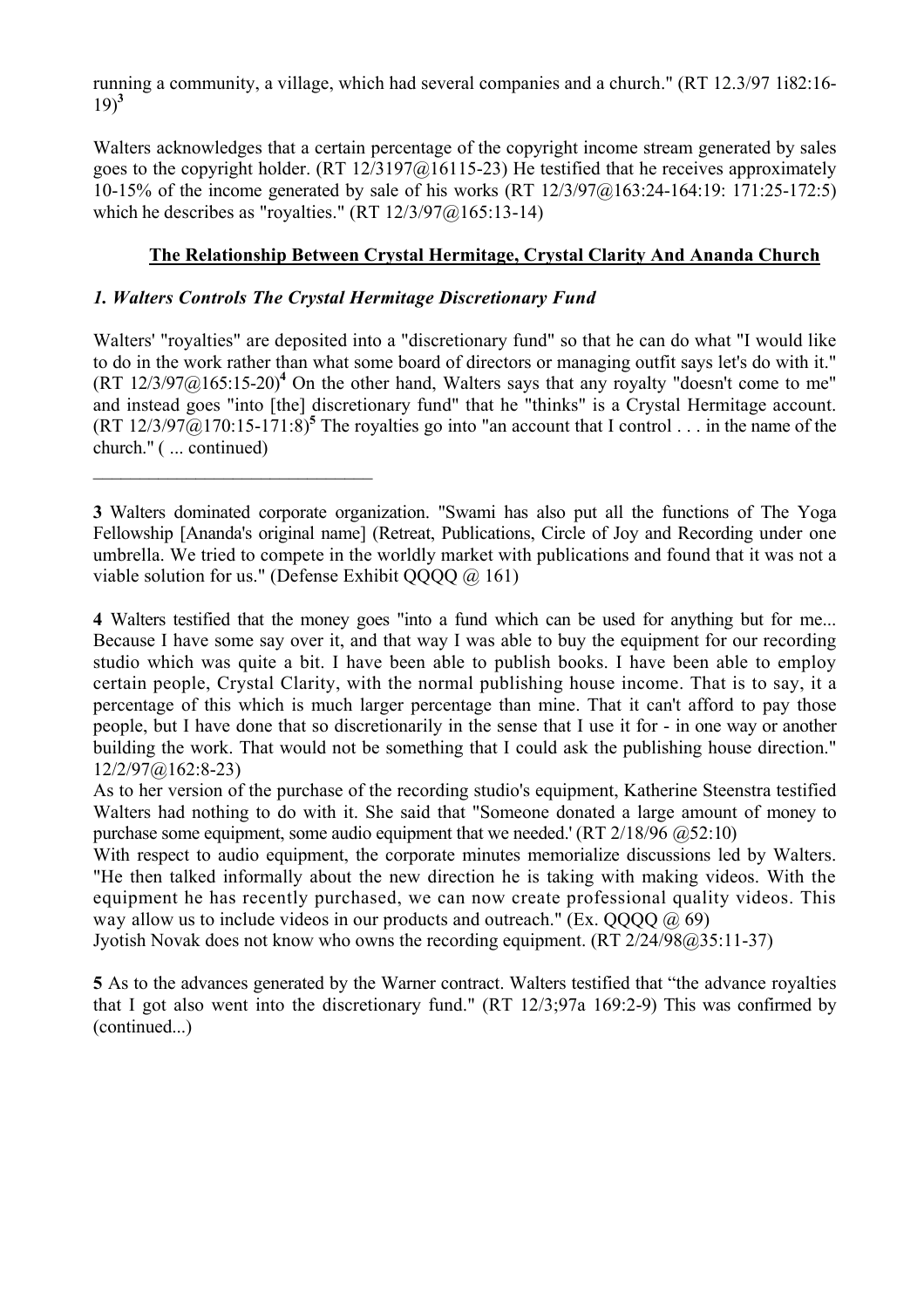Walters Deposition, Vol.4@577:16-578:12) Padma McGilloway confirmed that Walters will direct the expenditure of money, such as the money generated by the Time Warner contracts, (P. McGilloway Deposition @153:153:3-17), from the Crystal Hermitage account to "be spent on this or that project" such as the building of a "museum ...at the hermitage" or "production of a new tape or product" including books. (P. McGilloway Deposition @153:3-154:12) In addition, the Crystal Hermitage account is used to fund the "operations and function of the Crystal Hermitage." (P. McGillowav Deposition @85:11-16) Walters had check signing authority over the Crystal Hermitage bank account. (P. McGilloway Deposition@147:10-13)

### *2.The Crystal Hermitage Is Walters' Home*

 $\mathcal{L}_\text{max}$ 

According to Ananda's corporate minutes, corporate meetings "'were held ... at Sri Kriyananda's home, The Crystal Hermitage, at Ananda Village in Nevada City, California." (QQQQ at 83, 92, 103, 115, 120, 129, 141;**<sup>6</sup>** Walters Deposition Vol. 5 @ 798:6-13) The Crystal Hermitage building is "is a beautiful house" that is two stories high. Walters lives in a "separate apartment downstairs" (Hoogendyk Deposition @46:6-15; 57:25-58:4)**<sup>7</sup>** next to which is a recording studio, Walters' office and the office of his secretary. (Hoogendyk Deposition @65:11-66:11; 21:20) The recording studio contains a big, "very fancy" looking sound board which is operated by Agni and David for the purpose of making CDs of (…continued)

**6** The Court admitted the Corporate Minutes of Ananda in advance based upon a stipulation of the parties. It is Exhibit QQQQ. Mr. Rockhill was to provide a copy to the Court. (RT 3/11/98@76:26- 77:25) Plaintiffs counsel, having received no notice whether such has been done, submits herewith the copy of such documents that defendants produced pursuant to this Court's order. For ease of reference, while the order in which said documents were produced has not been altered, each page following Mr. Rockhill's secretary's February 27, 1998 letter is consecutively Bates-Stamped.

**7** Lila Hoogendyk is responsible for running the household at Crystal Hermitage and at Walters' request - communicated through Vidura - manages the finances for it. (Hoogendyk Deposition !c,19:14-18, 28:13-30:30) in the Spring of 1993, she took it over from Padma McGilloway. (P. McGilloway Deposition(it 1 5 1:23-152: 14) Pursuant to specific training. she provides multiple detailed monthly reports to Ananda\*s Financial Service Department. (Hoogendvk Deposition @31:1-32:22; 34:235:15)

**<sup>5</sup>** ( ... continued)

Peters who did not investigate what happened to the \$150,000, or the S20.000 advanced by the Workman publishers, after each had been transferred to the Crystal Hermitage account. (RT 21/25/9!@ 120:25121:25; 123:5-123:22)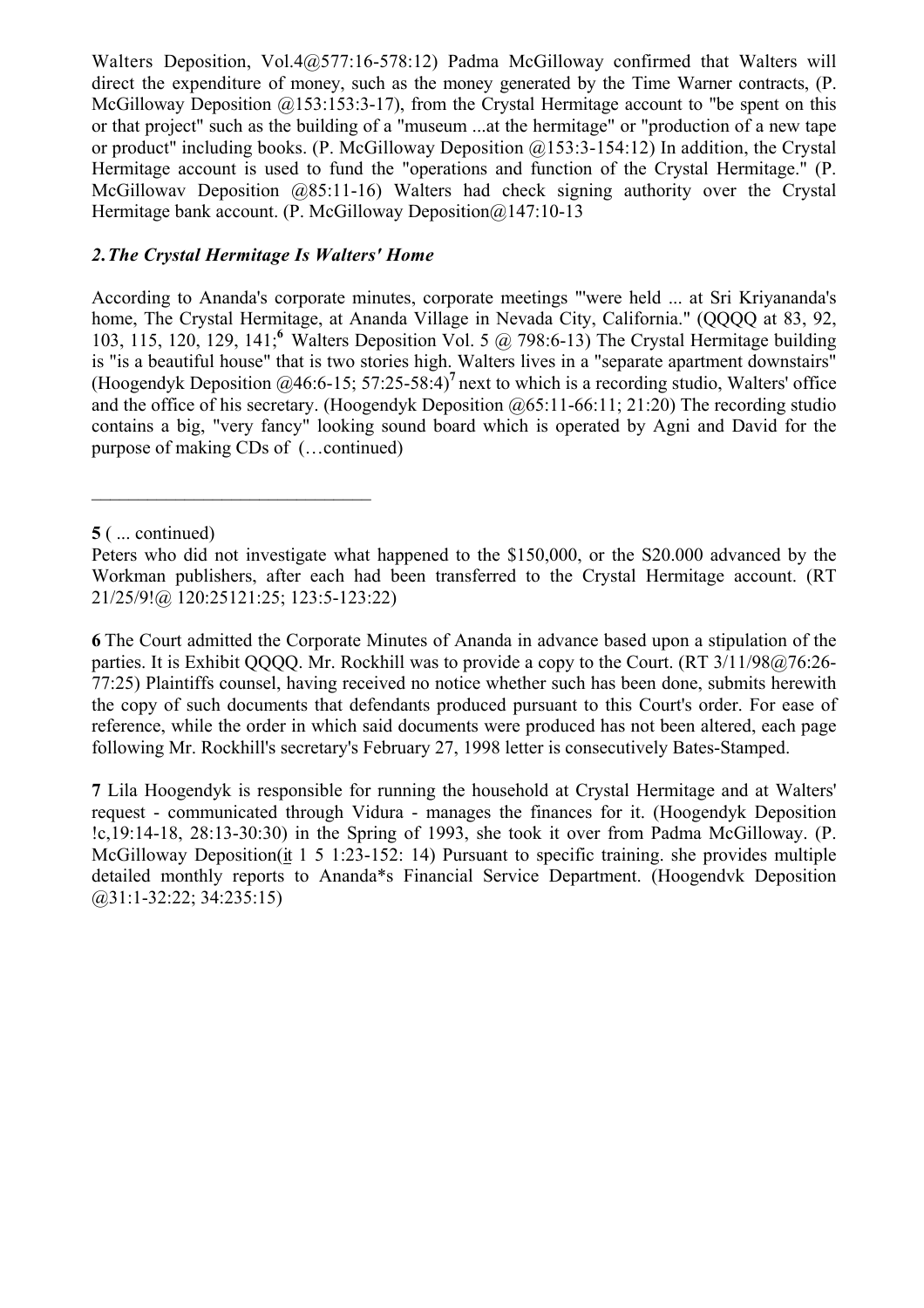Walters' music. No one else uses the recording studio. (Hoogendyk Deposition @51:22-2:10; 49:1-18)

The separate entrance to Walters' Crystal Hermitage apartment opens onto large, "very beautiful," and "well-maintained" gardens and swimming pool. (Hoogendyk Deposition @55:21- 57:24) The Crystal Hermitage is "staffed" by maintenance people, gardeners, Walters' secretary, and Hoogendyk. (Hoogendyk Deposition @20:25-22:5; 56:4-6; 71:7-12)

Hoogendyk cooks for Walters and does his laundry. (Hoogendyk Deposition @52:13-16) Crystal Hermitage is not a public place and people cannot come to it without first having made an appointment to do so. (Hoogendyk Deposition @71:13-72:3)

Finally, Walters received a yearly "housing allowance" in the amount of \$29,000 which was almost five times as much as the next highest person receiving such allowance. (Defense Exhibit OOOO @ 292)

#### *3. Ananda Church, A Tax Exempt Organization Owns The Crystal Clarity Publishing House Which Primarily Publishes Walters' Creative Works*

 $\mathcal{L}_\text{max}$  , where  $\mathcal{L}_\text{max}$  and  $\mathcal{L}_\text{max}$ 

Ananda, a tax exempt organization, owns the Crystal Clarity publishing house which is "part of the Church." (RT 2/18/96 @ 50:2-23) Crystal Clarity is a non-profit division of the nonprofit corporation Ananda Church of Self Realization. (P. McGilloway Deposition@ 167:8-13) Crystal Clarity employees work at minimum wage. (RT 2/18/96 @36:21-24) Crystal Clarity publishes Swami's books and music. (RT  $2/18/96$   $\omega$  55:12-16; Defense Exhibit QQQQ  $\omega$  331) The "focal point" of Crystal Clarity's market for Swami's books are the East-West Bookstores in Menlo Park, Sacramento and Seattle that are owned by Ananda, as well as other Ananda owned businesses. All service the 2,500 Ananda members. (RT 2/18/96 @, 43:10-45:17)

Walters appointed Alexandra E. "Padma" McGilloway as the Director of Crystal Clarity (P. McGilloway Deposition(a'78:20-21; 49:2-4) before appointing her to her current position as a Director of Ananda Seattle. (P. McGilloway Deposition@7:22-23)<sup>8</sup> Padma, wife of Ananda's first CPA Terry (…continued)

**<sup>8</sup>** Apparently, Walters swapped positions of Padma McGilloway and current Crystal Clarity Director Katherine Steenstra. Padma moved to Seattle and Steenstra. who had managed East West (…continued)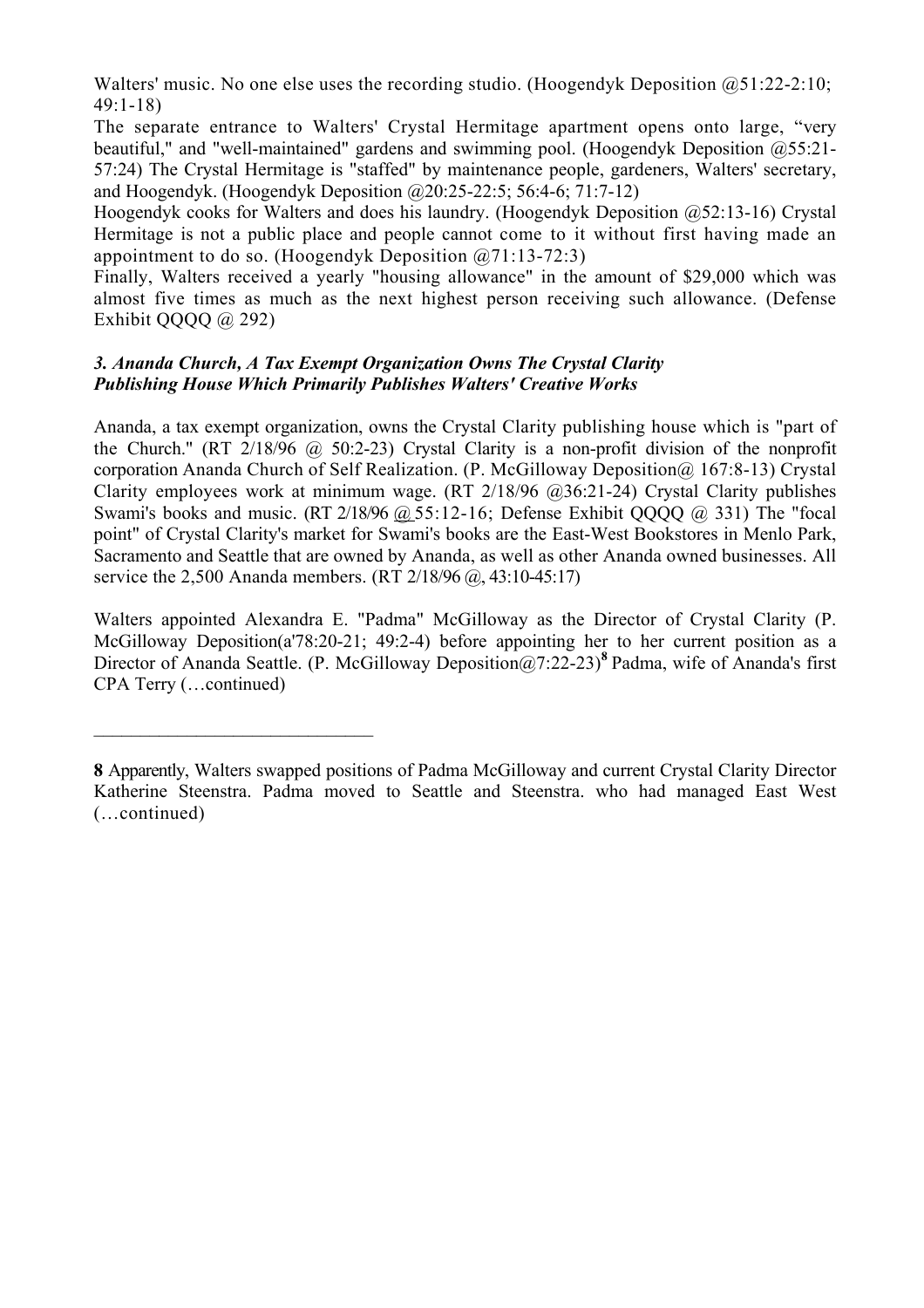McGilloway, (P. McGilloway Deposition@93:24-25), was "guided," if not "trained," in her direction of Crystal Clarity by Walters, Terry her CPA husband who was Ananda's corporate Treasurer in charge of the accounting department, Jyotish Novak and Vidura Smallen. (P. McGilloway Deposition @170:3-25, 184:7-25, 192:9-15, 209:11-24) **<sup>9</sup>**

# **Commingling And Diversion Of Tax Exempt Funds To Walters' Control And Benefit**

### *1. Crystal Clarity, Which Exists For The Purpose Of Promoting, Publishing, And Distributing Walters Creative Works For His Benefit, Operates At A Yearly Loss Which Is Balanced By Donations To The Ananda Church.*

Padma's successor, Katherine Steenstra, testified that "The Church" funds Crystal Clarity's operation."  $(RT \t2/18/98@34:10-11)$  Crystal Clarity does not make enough money to pay its expenses and each year operates at a \$50,000-\$60,000 loss. (RT 2/18/96 @ 53:14-18) It is able to conduct its business in this manner because "The Church has been funding Crystal Clarity for its operation." (RT 2/18/96 @ 34:10-11) Thus, Crystal Clarity "owes the Church" for a'1750,000 loan." (RT 2,18/96 @ 34:1-11)

Crystal Clarity is therefore unable to "meet out current obligations without fund raising and donations." (RT 2/18/96 @31:17-18) When Crystal Clarity goes out "to fund raise to pay that off," (RT 2/18/96 @54:13-17), the Ananda membership is told that "Crystal Clarity needs money because it is in debt [and doesn't] have enough money to pay expenses." (RT 2/18/96 @ 55:20-25) "The donations allow us to continue to publish and promote at the rate we are doing, yes." (RT  $2/18/96$ <sup>--</sup> &7-16-22) Most of the donations "are paid payable to the Ananda Church." (RT  $2/18/96$ @51:13-18) It is in this context and manner that persons on behalf of Crystal Clarity "go out and do fund raising to get more money to balance the books." (RT  $2/18/96$  @ 56:18-23)<sup>10</sup>

**8** ( ... continued)

 $\mathcal{L}_\text{max}$  , and the set of the set of the set of the set of the set of the set of the set of the set of the set of the set of the set of the set of the set of the set of the set of the set of the set of the set of the

**9** Padma McGilloway managed bank accounts at both Crystal Clarity and Crystal Hermitage during the time she was "directing Crystal Clarity." (P. McGilloway Deposition a 82:2-8:12, 85:11-86:2 152:15-19) In addition, she had check signing authority both over Walters' personal account and the Ananda General Fund as to which she would be responsible for the making of entries on the general ledger. (P. McGilloway Deposition  $\omega$  0.97:16-98:18, 129:21-130:12, 204:9-15) Next after Padma, Lila Hoogendyk managed the Crystal Hermitage account. (P. McGillowav Deposition j 135:4-14)

**10** The "donors issuing tithe checks" made them payable to the "Thank: You God Account" and were deposited into the "church General Fund" over which Vidura had control. (P. McGilloway (…continued)

Bookstore in Seattle and acted as member of the board of directors of the Seattle Church, headed up Crystal Clarity. (RT 2/18/98@ 34:25-35:2, 35:17-19, 47:14-18)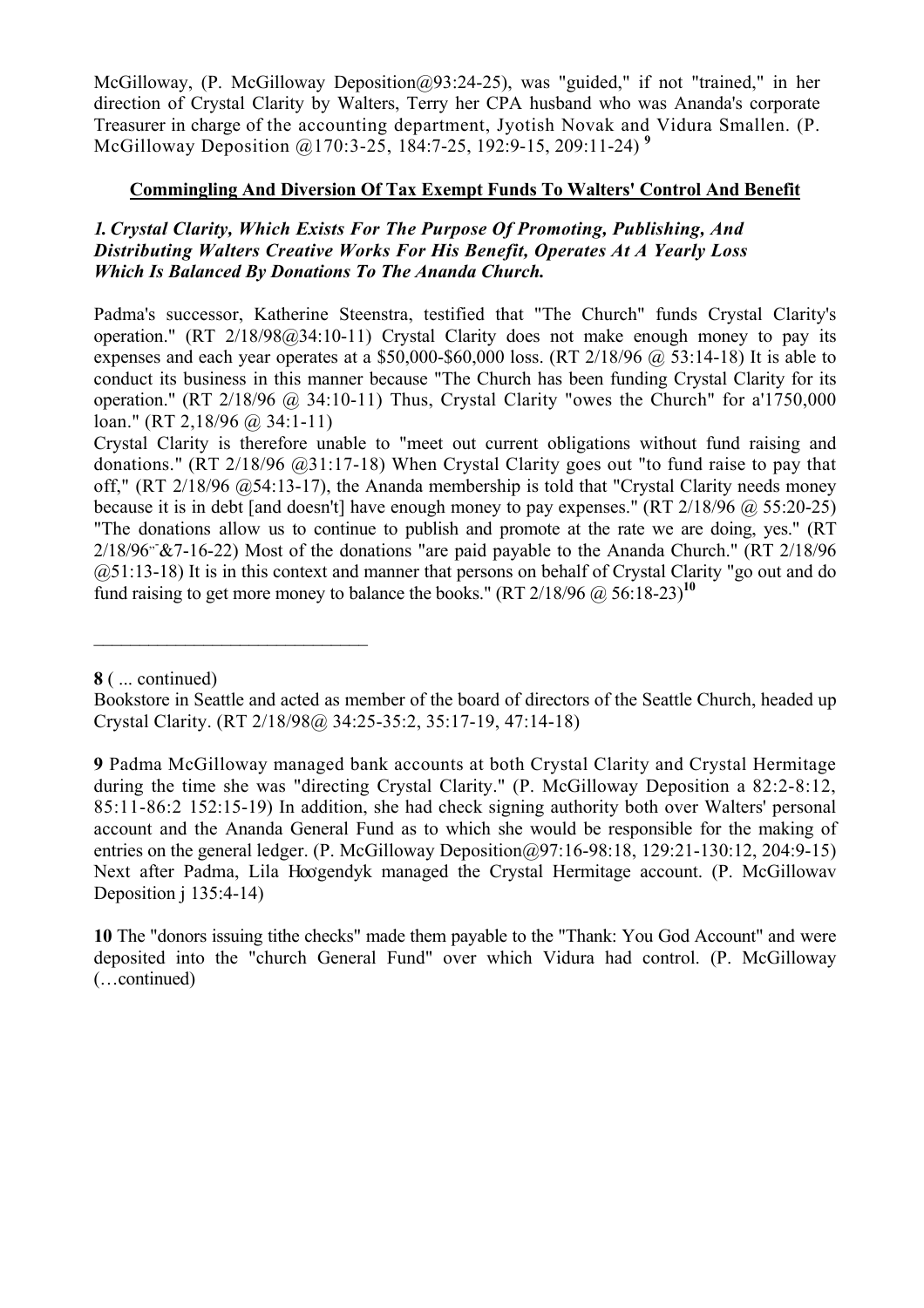When conducting his co-mingling analysis, CPA Peters did not look at the manner in which donations made up the difference in Crystal Clarity's operating deficit. (RT 2,25/98@ 127:2-13) In fact, Peters testified that "there isn't any such thing."  $(RT \frac{2}{25}/98\omega)$  129:2-13) He also did not look at the general ledgers to ascertain the donations transferred from the General Fund to Crystal Clarity as part of his commingling analysis. (RT 2/25/98@125:11-25)

# *2. Diversion Of Corporate Funds For Walters' Benefit*

a. Crystal Clarity "Tithes" Ten Percent Of Its Gross Revenues To The Crystal Hermitage "Discretionary Account" Controlled By Walters For His Benefit.

Notwithstanding its practice of operating at a loss each year, Crystal Clarity transfers funds to an account within Walters' control. While Crystal Clarity does not pay sums directly to Walters, (P. McGilloway Deposition  $(a)$ 156:17-20), ten percent of the income from money generated by the sales of his books was, and continues to be, deposited into the Crystal Hermitage account. (P. McGilloway Deposition  $(2155:10-156:16)$  Padma testified that on a monthly basis she personally transferred 10% of Crystal Clarity's gross monthly income, which includes "more ... than just product sales," which she had been taught to characterize as "tithes"**<sup>11</sup>** from a Crystal Clarity bank account to the one and only Crystal Hermitage bank account.<sup>12</sup> (P. McGilloway Deposition@ 81:8-82:20, 148:17-150:13, 191:7-12) Katherine Steenstra testified that she does the same thing. (RT 2/18/98@35:13-16)

To date, each month, 10% of "Crystal Clarity's gross income"is tithed out to Crystal Hermitage. (P. McGilloway Deposition@82:12; Hoogendyk Deposition@38:13-39:11: RT [Steenstra] (…continued)

**10** (…continued)

 $\overline{\phantom{a}}$  , where  $\overline{\phantom{a}}$  , where  $\overline{\phantom{a}}$  , where  $\overline{\phantom{a}}$ 

Deposition@ 125:21-126:10. 127:6-13; 129:9-130:2; Exhibit 127)

**11** Within Ananda Church a "transfer" and a "tithe" are looked at "as the same thing" because "it is just a different way of describing an inter funds transfer" notwithstanding the fact that in its books Ananda maintains a "separate column for inter funds tithe and inter funds transfer." (RT  $2:25/98$  @ 140:21- 141:11) On the Crystal Clarity side of the ledger, it is referred to as a "tithe" and on the Crystal Hermitage side it is referred to as a "royalty."

**12** The Crystal Hermitage had only one bank account. (P. McGilloway Deposition@146:1423, 151:5-7)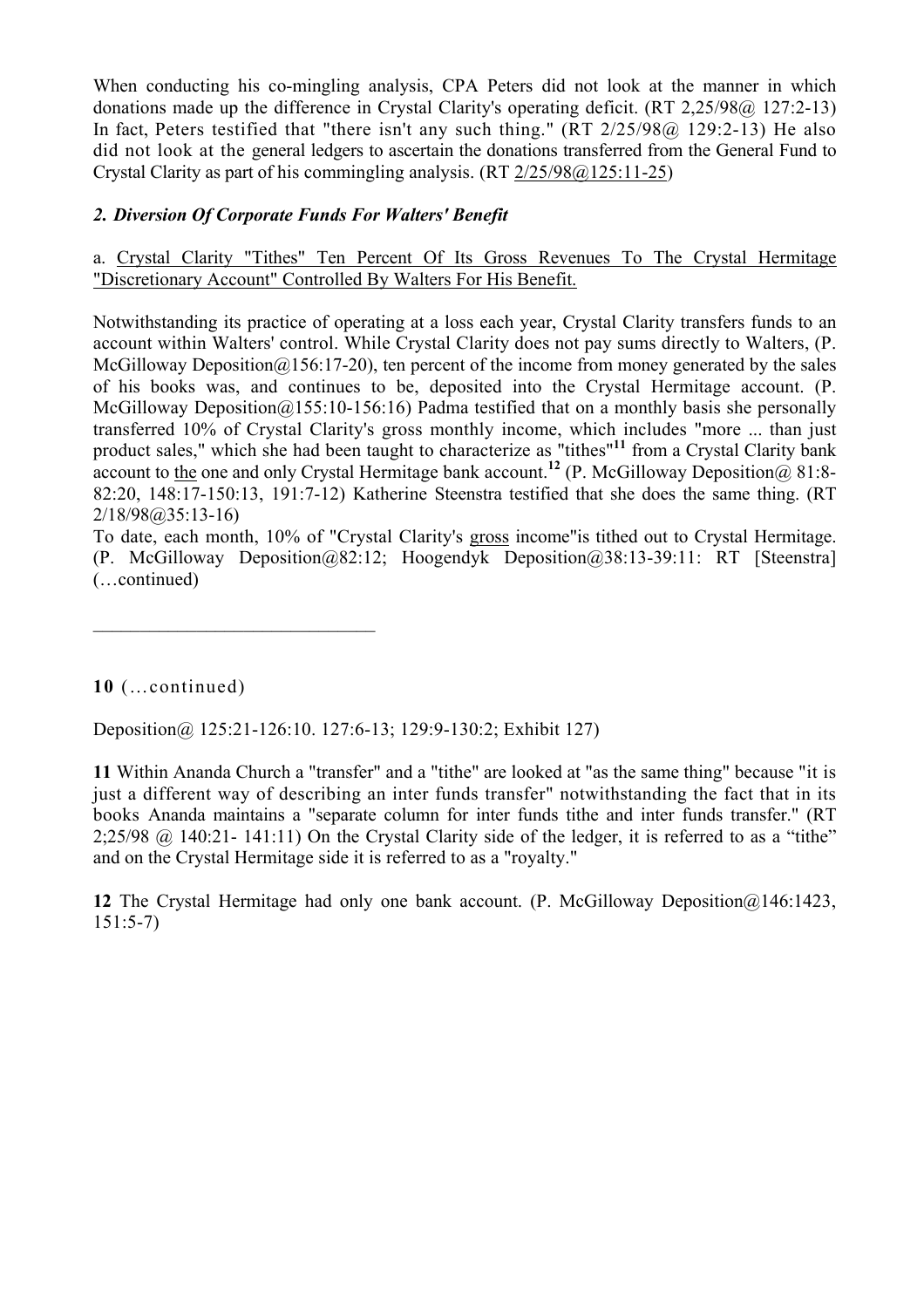2/18/98@35:13-16) **<sup>13</sup>** Because Crystal Clarity is unable to "bring in enough revenue," and continues "to operate at a loss," while "10 percent of the gross revenues still go over to Crystal Hermitage," it relies on donations and fund raising "to counteract the discrepancy." (RT  $2/18/96$  @ 38:21-39:3)

On February 17 and 18, 1998, plaintiff's expert C.P.A. listened to the testimony of Padma McGilloway and Katherine Steenstra. On the basis of Steenstra's testimony "describing the flow of money, recording of tithing"  $(RT 2/18/98@98:17-101:6)$ , he testified

I listened to the definition and the brief description of how the funding goes, and I can't see how one can make a statement about insolvency when you have got money going to and from the same entity and part of it is being treated as debt. It just boggles the mind. I can't - you can't have that. It is one in the same, this money going in both directions... The financial statements, looking at it in the context of a publishing company, they - lack cohesion and consistency. So I think my answer has to be no, I have never seen a publishing company statement that look like this .... I have never seen commingling like this.

(RT 2/18/98(c-73:7-74:13; see also RT 2/18/98@75:25-76:5; 78:9-19: 79:8-11)

The lack of separate and apart, yes, that is what I am calling when money starts to run in both directions and is not recorded on the publishing entity's books as an expense, or in any way, shape or form we can't even find where that money is going. And then we hear testimony that there are donations from this church and that is being recorded as a liability, there is a - there is a part that I am calling commingling because the money from both entities is being mixed in the same pot.

(RT 2/18/98 @80:7-18) **<sup>14</sup>**

\_\_\_\_\_\_\_\_\_\_\_\_\_\_\_\_\_\_\_\_\_\_\_\_\_\_\_\_\_\_

**13** Controller Peters never read the trial testimony of Katherine Steenstra or Padma's deposition testimony and in performing his co-mingling analysis never examined whether ten percent of Crystal Clarity's monthly income went to Crystal Hermitage. (RT 2/25/98@123:21-25, 125:11-126:21, 127:2-16; 131y:1-21, 135:15-136:1) He did not look at any of Walters' bank accounts. (RT 2/25/98:14-16) He also did not know what percentage of Ananda's General Fund was being paid into Crystal Hermitage. (RT  $2/25/98@$  134:9-18) He said in order to ascertain the presence of comingling, a "detailed analysis of financial records, source documents and tracing transactions through the ledger" is necessary. (RT  $2/25/98@116:10-23$ ) He said co-mingling cannot be identified from simply looking at financial statements and that he looked at nothing else. (RT 2/25/98@124:17-22)

**14** Defendants will attempt to rebut this testimony by making the claim that further documentation has been provided to Mr. Rosenzweig that conclusively establishes there has been no comingling thus rendering his opinions impotent. This approach. however, will prove to be fallacious.

On March 11. 1998. in the presence of Ananda Controller Sean Peters. Mr. Rosenzweig testified that he looked at some evidence regarding Crystal Hermitage accounts 4015, 4017, and 4025. Referring to both the Warner and Workman advances, he testified that "4017 was designated on the transaction that we saw as royalties. and the 4000 series is an income series" and the "4025 account, which was an intra church tithe of royalties, also an income account." (RT 3 11, 98@c ,7:6-19)

The 4025 account reflected "the income paid by Crystal Clarity to Crystal Hermitage in the way of ten percent royalties" and was labeled as "royalties" and 'tithes." (RT 3/11/98@8:22-9:5: 14:1-8) Instead (…continued)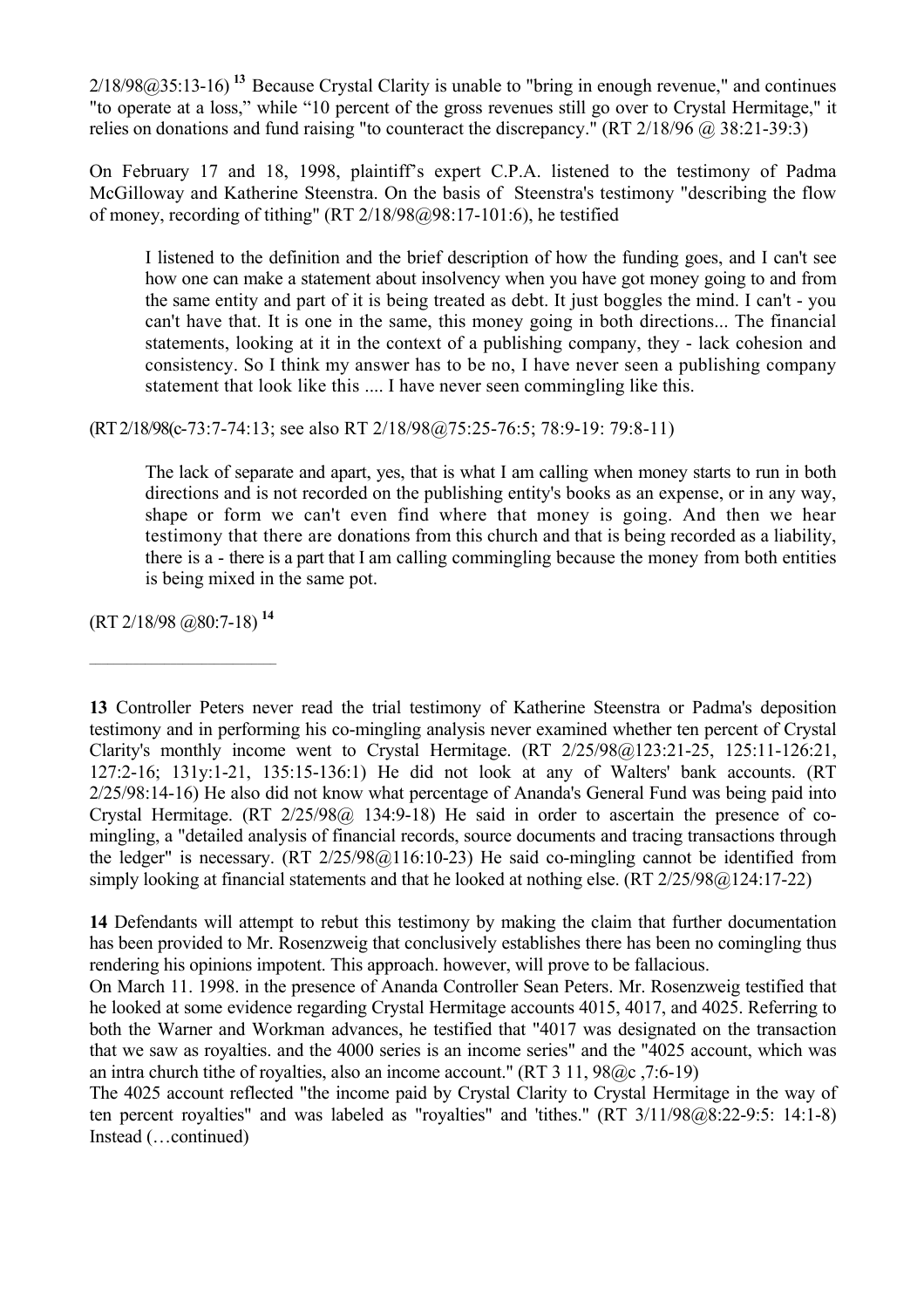Ananda CPA Peters made no effort to ascertain whether or not it was true as testified to by Padma McGilloway and Katherine Steenstra, that 10 percent of the gross monthly income of Crystal Clarity was transferred to Crystal Hermitage. (RT 2/25/98 @ 131:2-21)

### b. The General Fund Tithes To Crystal Hermitage

Money raised as donations was deposited into the Ananda General Fund account. (P. McGilloway Deposition@202:14-16) According to Padma, who from 1986 to1993 maintained the accounts regarding, and signed the checks from, the General Fund account and deposited them into the Crystal Hermitage account, the General Fund tithed a percentage of its gross monthly income, which included "donations received," to the Crystal Hermitage each month. (P. McGilloway Deposition@131:11-133:20, 134:1135:11, 137:10-139:23) She claims that she received no instructions but "just did it" on her own "partly" because "it was done by someone before [her]" and she was told by her husband and Sonia Wiberg to do it. (P. McGilloway Deposition@141:b-16, 142:2-7, 143:3-9) She would routinely inform Walters "about

 $\mathcal{L}_\text{max}$  , where  $\mathcal{L}_\text{max}$  and  $\mathcal{L}_\text{max}$ 

Based on the Chart of Accounts for Crystal Hermitage that he also produced, it can be readily seen that plaintiff was precluded from analyzing 4015 (" I/F Donations Thank You God") which consolidates into 9410 and from analyzing 4016 ('`I/F Royalties From CC") which consolidate into 9130. (Exhibit A to Greene Declaration)

By either a mistake or an adroit direction of the attention of Court, Mr. Peters did not have to produce the underlying documentation regarding the ten percent tithes testified to by Padma McGilloway and Katherine Steenstra. Instead, plaintiff received underlying documentation for product sales from the Crystal Hermitage Museum. Based on the Chart of Accounts, and the testimony of McGilloway, Steenstra and Hoogendyk, however it is apparent that there are multiple interfund transfers from multiple Intra-Ananda departments to Crystal Hermitage for which no transaction lists were provided. (The Chart of Accounts is attached as Exhibit A to Greene Declaration)

 $14$  ( $\ldots$  continued)

of showing upon the year-end trial balance 4025 simply disappeared. (RT 3/l 1198@14:9-16:11) In addition, there was no "supporting documentation to support where those ten percent royalties slash tithes went." (RT 3/11/98@16:25-19:22) When Mr. Rockhill called Controller Peters, he asked no questions about account 4015 or 4025. (RT 3/11/98@ 38:21-42:24)

On cross-examination Peters said that 4015 and 4016 were inter fund transfer accounts  $(RT3/11/98@52:5-11)$  and that the tithe from Crystal Clarity to Crystal Hermitage would show up as an inter fund transfer in consolidated account 9414. (RT 3/11/98@53:14-54:6)

At the hearing's conclusion, Mr. Rosenzweig explained to the Court that he needed transaction registers which pertained to accounts 4015, 4017 and 4025 and a Chart of Accounts for Crystal Hermitage. (RT 3/11/98@80:5-24) When the Court inquired of Mr. Peters "whether or not there exist some documentation which is being called for by Mr. Rosenzweig?" Peters directed the Court to the consolidated account 4500, and did not mention the accounts to which 4015 and 4025 consolidate. (RT 03/11/98@83:6-1, 84:7-22) Thus, the Court's order was limited to consolidated account 4500 and, since 4015 and 4025 consolidate to another account, no documentation of the underlying transactions was produced. Thus, on March 13, 1998 Mr. Peters produced underlying documentation for account 4017 only. (Exhibit A to Greene Declaration)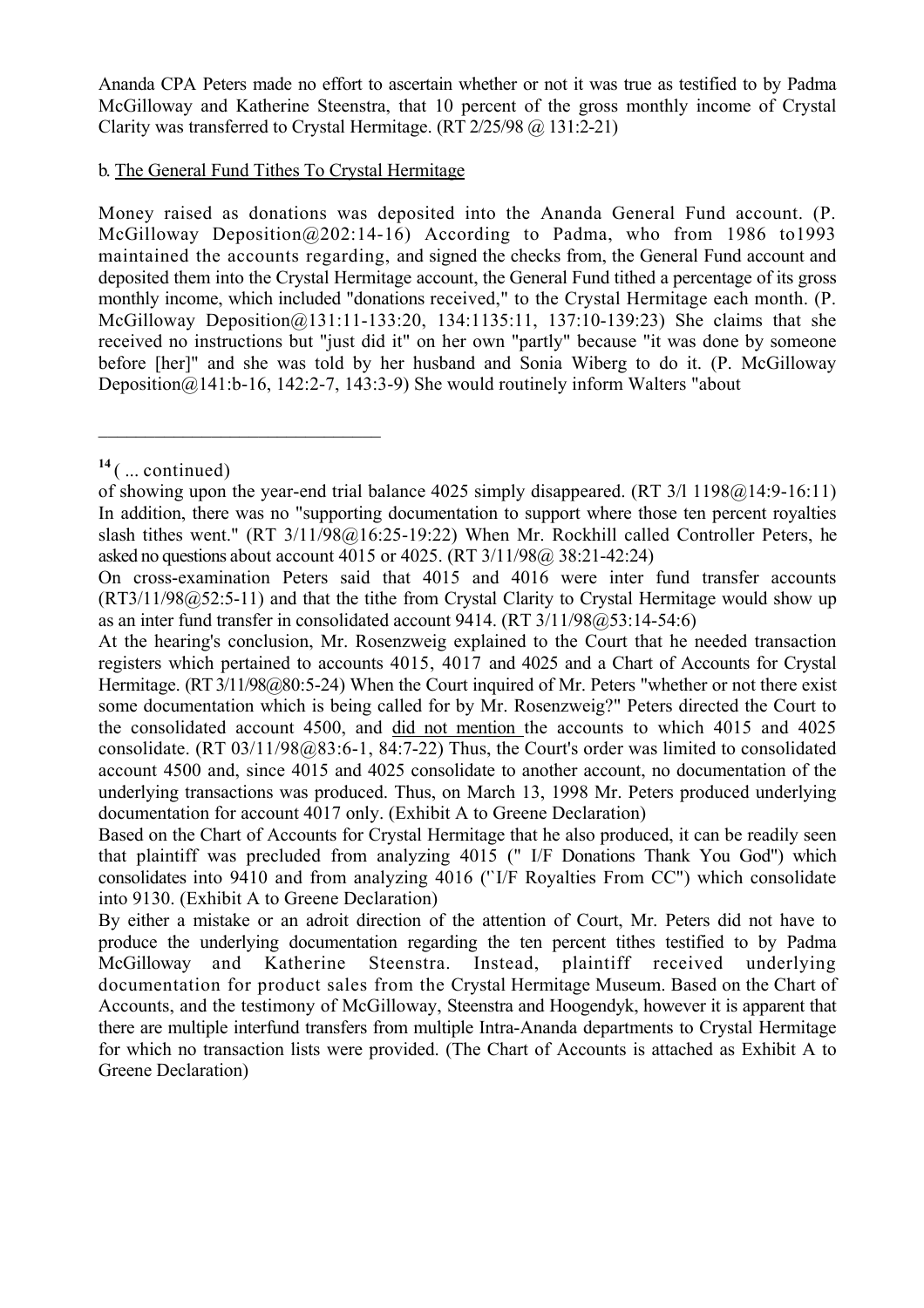the financial status of the Crystal Hermitage account." (P. McGilloway Deposition  $\omega$  143:18-144:12) Ananda CPA Peters did not check to see how much of the General Fund was paid into the Crystal Hermitage. (RT 2/25:98@134:9-18)

### *3.Repayment Of Walters' "Loans"*

Padma testified that while no payments as a salary were made to Walters from Crystal Hermitage, "loan repayments or expense reimbursements" were paid for which she wrote checks personally payable to him. (P. McGilloway Deposition $@86:14-87:21$ ) The "loan repayments" ranged in value from "hundreds of dollars" to 22,000."(P. McGilloway Deposition@ 94:3-2 1) Although the balance of Swami's loans "got into the many tens of thousands," or in the aggregate possibly as much as a million dollars, Padma never saw a note signed by the church to the swami that documented any of the loans. (P. McGilloway Deposition@95:15-17, 172:172:22-23, 175:4-14) She never saw a check payable to the church from Walters although she did see checks from him to Crystal Hermitage. (P. McGilloway Deposition@96:1497:18) Sometimes she would call the bank and instruct them to transfer money from one account maintained by the church to another account personally maintained by Walters. She would do so "When he was out of the country, occasionally, to pay a loan." (P. McGilloway Deposition  $(299:7-25)$ ) Nobody told her to write checks to Walters. No church leader told her to transfer money from a church account to a Walters account. (P. McGilloway Deposition $\omega(100:1-22)$ )

Walters turned over a \$.250,000 inheritance to Ananda as a"donation" (P. McGilloway Deposition@ 175:24-176:21, 178:11-180:10) "Every time he turned over money" Swami would tell Padma to book money that he transferred to Ananda as either a "loan" or a -donation- and she would do as he said. (P. McGilloway Deposition @ 182:14-183:11)

Ananda CPA Peters has never conducted any analysis to determine whether or not loans were actually ever made by Walters to the Church or Crystal Clarity. (RT 2.25 97@136:12-17, 139:9- 13)

Sometimes Crystal Clarity would "send over ...imaginary numbers ... like 550,000 and then later Crystal Hermitage would send back five thousand or ten thousand." (RT 2:25 98@ 112:4-13)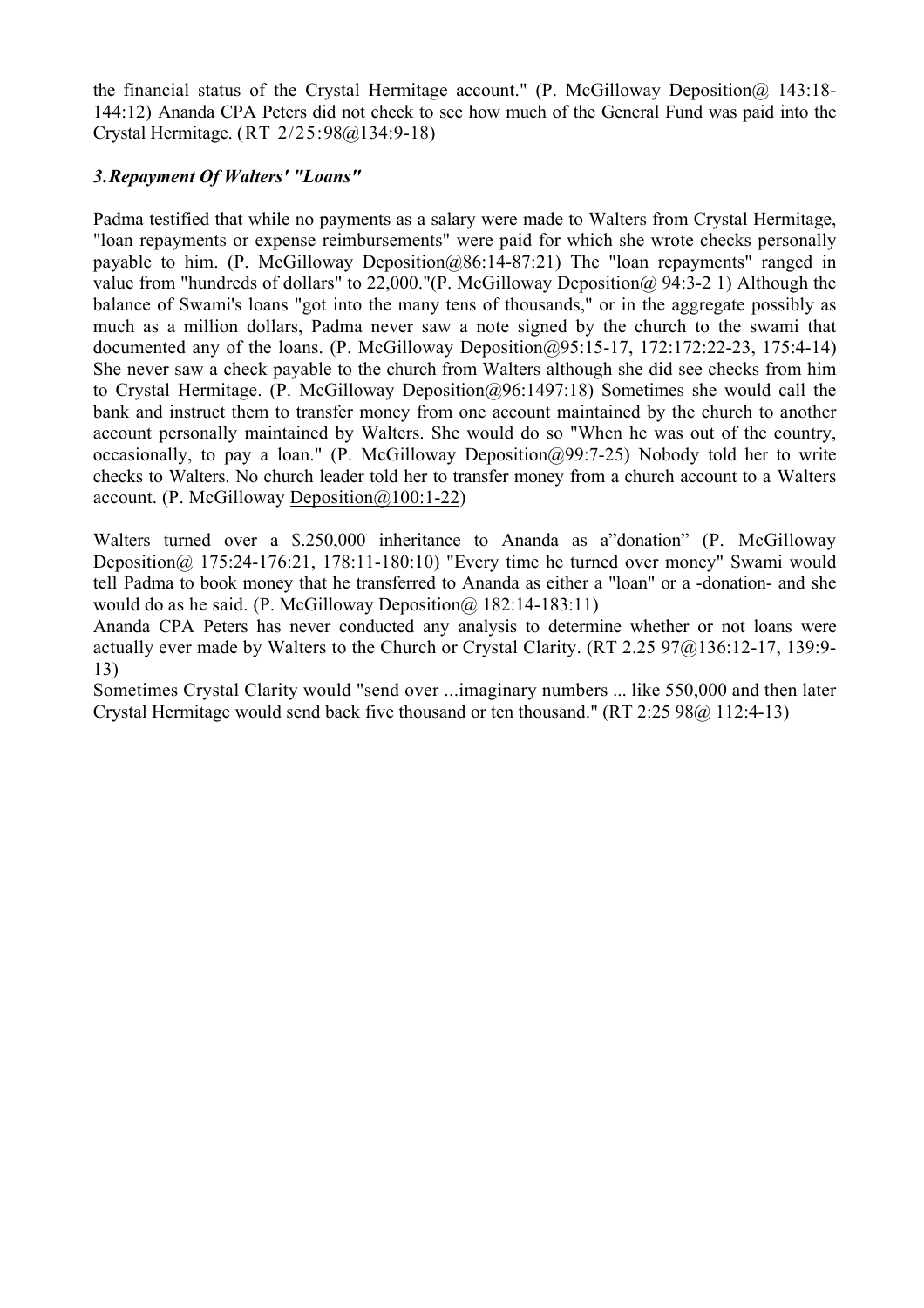# *4. Payment Of Judgment Against Walters*

Ananda CPA Peters testified that Ananda would pay the compensatory damage award that the jury rendered against Walters. (RT 2/l0/98(&60:16-62:5)

#### c. Failure To Follow Corporate Formalities With Respect To Insider Transactions And Transfers Of Money

The Ananda Church does not "usually have formal board meetings." (RT 2/24/98@ 17:14-15) Padma McGilloway did not have any written contract with Crystal Clarity or the church to be Director of Crystal Clarity or any documentation that defined her authority as Director of Crystal Clarity. (P. McGilloway Deposition@ 169:16-24) Walters, Terry McGilloway, Jyotish and Vidura guided her as to how she should fulfill her position at Crystal Clarity. (P. McGilloway Deposition@ 170:3-25) She never attended any Board of Directors meeting for the Ananda Church. (P. McGilloway Deposition@ 171:2172:1)

### *1. Transfers From The General Fund To Crystal Hermitage*

There are no corporate resolutions, memoranda, letters, or any sort of documentation from Ananda's board of directors authorizing the tithing of 10 percent of the income to the Crystal Hermitage account. (P. McGilloway Deposition  $\omega$  83:20-84:20) No person, including members of the Board of Directors, told her to transfer a percentage of the funds from the General Fund to the Crystal Hermitage account. She did not make such transfers based on any corporate resolution, minutes, or contract. She made the transfers because persons before her had made them even though she did not know why. (P. McGillowav Deposition  $\omega$  141:6-145:11)

There is no corporate authorization for the transfer of donations from the Ananda Church to Crystal Clarity's bank account. (RT 2/25/98 *cv* 126:6-l0)

### *2. Transfers From Crystal Clarity To Crystal Hermitage*

There is no written documentation of any sort between Walters and Ananda with respect to the manner in which the royalties produced by the sales of Walters works are handled. She never saw a contract between Walters and Crystal Clarity and Walters to publish any of his books. (P. McGillowav Deposition"d, 156:'3-157:19) Jyotish was never at a board meeting where the issue of Crystal Clarity (…continued)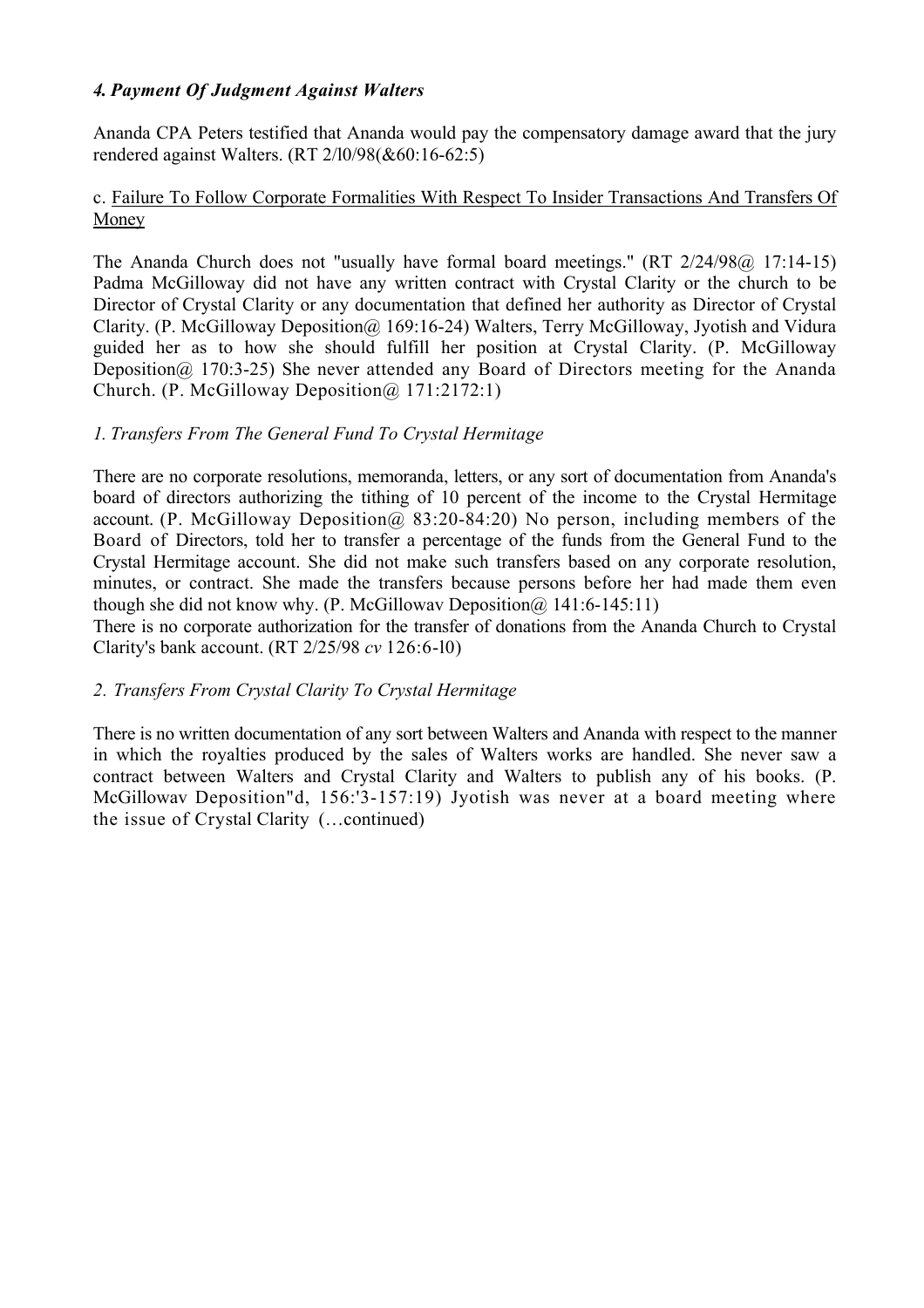income was discussed. (Jyotish John Novak Deposition at 42; RT 2/24/98@19:26-22:10) Jyotish was never at a board meeting where the issue of income from Walter's copyrighted materials was discussed. (Jyotish John Novak Deposition at 43-45) Although Jyotish has discussed the issue with Walters, he can recall no board meeting or corporate action where the issue of the 10% tithes from Crystal Clarity to Crystal Hermitage was discussed. (RT  $2/24/98@17:16-18:25$ ) Jyotish never talked to Vidura about how much money Walters should receive as royalty payments.  $(RT 2/24/98@24:16-26:12)$ 

Vidura says there was no discussion at any board meeting as to payment of corporate funds to Swami. (Vidura John Smallen Deposition at 21-24.) Vidura has never seen royalty contract "between the church and Swami" as a board member, a corporate resolution, or at a meeting authorized payment to Swami of royalty income. Vidura doesn't know how much money has been paid to Swami. (Vidura John Smallen Deposition at 26-27.) Vidura has never seen any document memo, contract, resolution, or minutes of meetings - relating to the donation of royalties by the Swami to the "church." (Vidura John Smallen Deposition at 31.

Even though she saw, or on behalf of Crystal Clarity wrote, distribution agreements for another author named Kamala Silva, there was never any distribution agreement or any other agreement with Walters. (P. McGilloway Deposition  $\omega$  160:14-164:13) There was no agreement between Crystal Clarity and Jyotish John Novak regarding the book, How To Meditate even though he received a 10 percent royalty. (P. McGilloway Deposition  $\omega$  164:22-167:7) She never gave any money to Haridas from Crystal Clarity's publication of his tape entitled "River Of Joy." (P. McGilloway Deposition  $(a)$  169:3-9) She would make decisions to transfer money without any sort of corporate authorization. (P. McGilloway Deposition@ 168:17-169:2) Jyotish does not know how any percentage of royalties was determined (Jyotish John Novak Deposition at 37) and does not even know what the arrangement is with respect to Crystal Clarity's payment of royalties to Swami. (Jyotish John Novak at 37)

### *3 Transfers From Crystal Hermitage To Swami*

When Padma would transfer funds from the Crystal Hermitage bank account to repay Walters for his "loans" she obtained her instructions to do so from herself She never saw a check payable to Ananda Church of Self Realization from Walters. She never saw a note signed by Ananda in favor of Walters.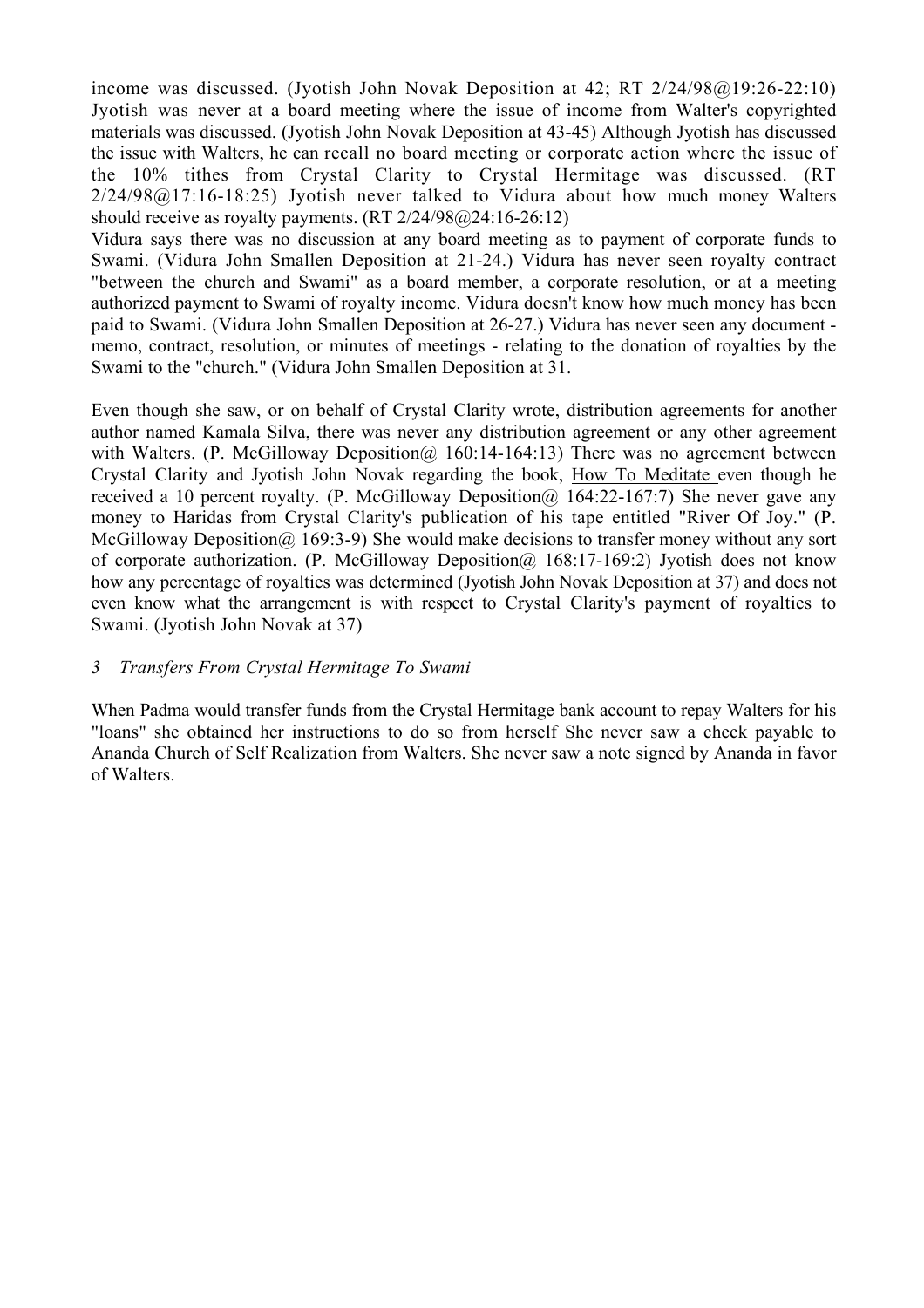The only basis for her repayment of loans were entries in the general ledger of Crystal Hermitage. (P. McGilloway Deposition@90.20-91:21, 95:5-96:23)

There has been no authorization by the Ananda Board of Directors for the repayment of any loans to Walters. (RT 2,24,98@ 15:6-11, 32:23-33:25)

Vidura has never thought that he has a corporate responsibility to check on how much of the corporate money has gone to Swami during his tenure. (Vidura John Smallen Deposition at 46.)

# *4. Decisions To Employ Counsel For Walters In Litigation*

On February 24, 1998, Ananda vice-president and director Jyotish Novak testified that the board of directors never authorized payment of Walters' defense in the instant litigation. (RT 2/24/98@37:9-15)

On February 24, 1998 Jyotish testified that there had never been any board meeting wherein the issue of using the same lawyer to represent Walters and Ananda was discussed, (RT 2/24/98@ 38:2-7), never had been any board meeting were the issue of paying for Walters' defense from church money was discussed, (RT 224/98@39:10-17), and that he did not know of any "documentation, minutes, corporate minutes, corporate resolutions, any documentation which ratifies, confirms, or authorizes church funds to be paid to one lawyer to represent both the church and Swami Kriyananda." (RT 2/24/98@39:18-24)

On February 25, 1998 the Ananda Board of Directors held a special meeting at Mr. Rockhill's office in which pursuant to Corporations Code section 9246 it voted to indemnify Walters for all attorneys' fees and expenses in both the instant litigation and the litigation with Self Realization Fellowship. (Defense Exhibit QQQQ  $\omega$  175) Prior to this, no corporate action had been taken authorizing the employment of any lawyers in the instant litigation for Walters, Ananda or anyone else. (Defense Exhibit QQQQ in its entirety)

As to the SRF litigation, there was never any corporate decision made regarding the employment of legal counsel for Walters. (Defense Exhibit  $0000 \ (\omega\) 375$ )

There was never any corporate authorization to bring an action on Walters' behalf, personally. In the instant litigation, from December 28, 1994 through October 1. 1997 a Cross Complaint was litigated against Ms. Bertolucci which personally named Walters as a Cross-Complainant. Likewise as to the SRF litigation, there was never any corporate authorization to bring any action of Walters' behalf personally (…continued)